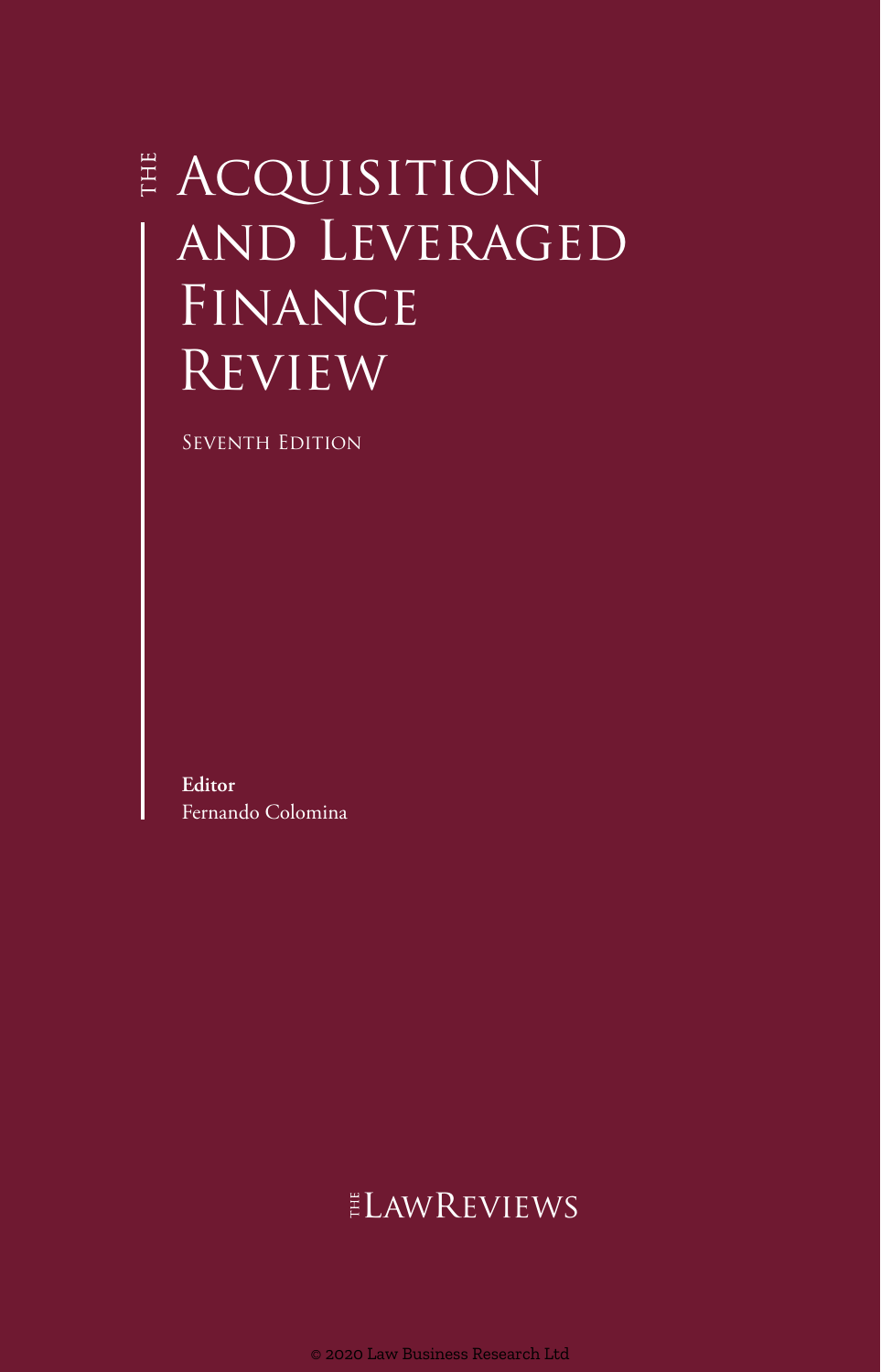# **E ACQUISITION** and Leveraged FINANCE Review

SEVENTH EDITION

Reproduced with permission from Law Business Research Ltd This article was first published in December 2020 For further information please contact Nick.Barette@thelawreviews.co.uk

**Editor** Fernando Colomina

 $ELMR$  EVIEWS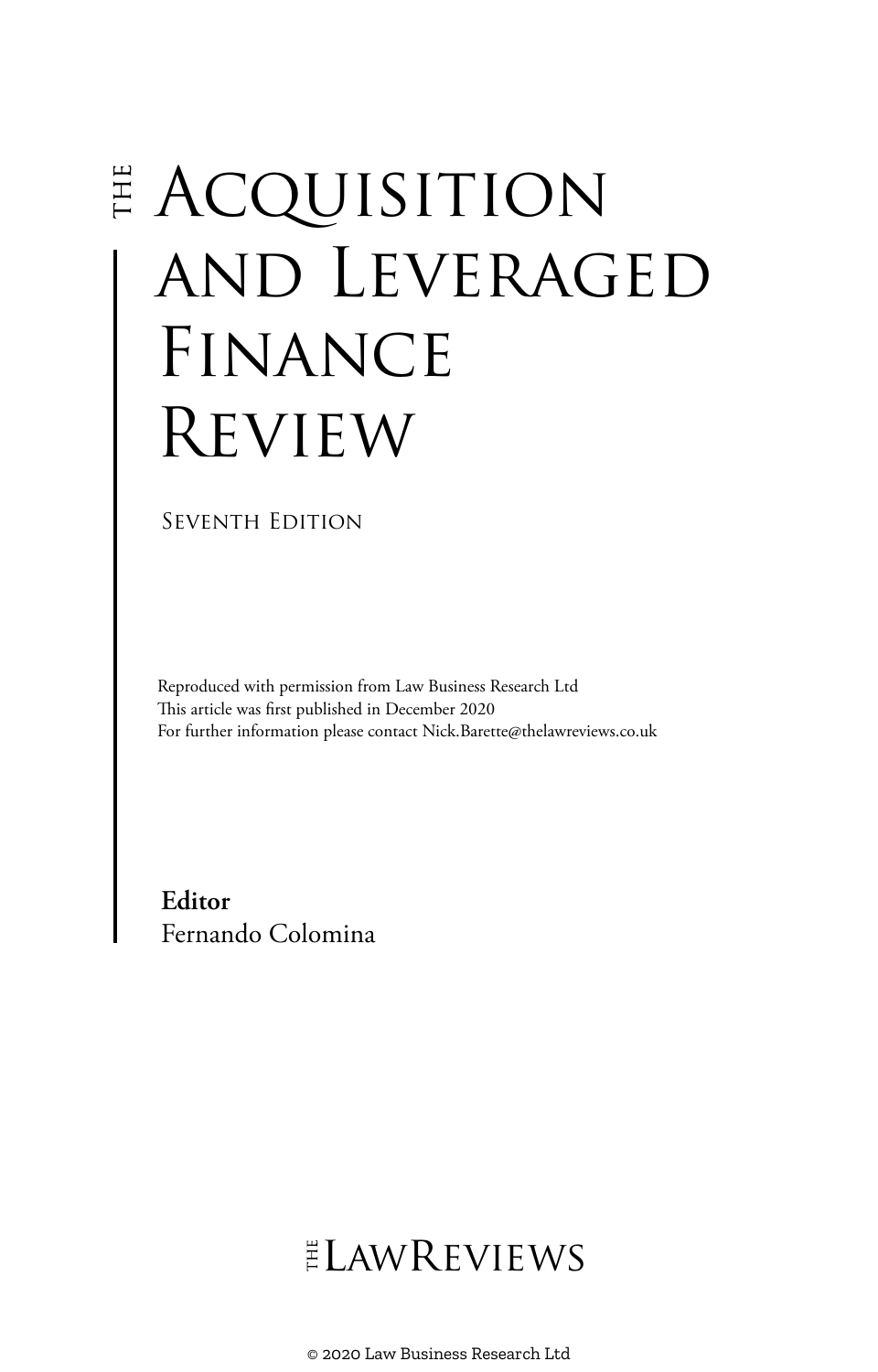#### PUBLISHER Tom Barnes

#### SENIOR BUSINESS DEVELOPMENT MANAGER Nick Barette

BUSINESS DEVELOPMENT MANAGER Joel Woods

SENIOR ACCOUNT MANAGERS Pere Aspinall, Jack Bagnall

ACCOUNT MANAGERS Olivia Budd, Katie Hodgetts, Reece Whelan

PRODUCT MARKETING EXECUTIVE Rebecca Mogridge

> RESEARCH LEAD Kieran Hansen

EDITORIAL COORDINATOR Gavin Jordan

PRODUCTION AND OPERATIONS DIRECTOR Adam Myers

> PRODUCTION EDITOR Louise Robb

> > SUBEDITOR Keely Shannon

CHIEF EXECUTIVE OFFICER Nick Brailey

Published in the United Kingdom by Law Business Research Ltd, London Meridian House, 34–35 Farringdon Street, London, EC4A 4HL, UK © 2020 Law Business Research Ltd www.TheLawReviews.co.uk

No photocopying: copyright licences do not apply. The information provided in this publication is general and may not apply in a specific situation, nor does it necessarily represent the views of authors' firms or their clients. Legal advice should always be sought before taking any legal action based on the information provided. The publishers accept no responsibility for any acts or omissions contained herein. Although the information provided was accurate as at November 2020, be advised that this is a developing area. Enquiries concerning reproduction should be sent to Law Business Research, at the address above. Enquiries concerning editorial content should be directed to the Publisher – tom.barnes@lbresearch.com

ISBN 978-1-83862-431-6

Printed in Great Britain by Encompass Print Solutions, Derbyshire Tel: 0844 2480 112

© 2020 Law Business Research Ltd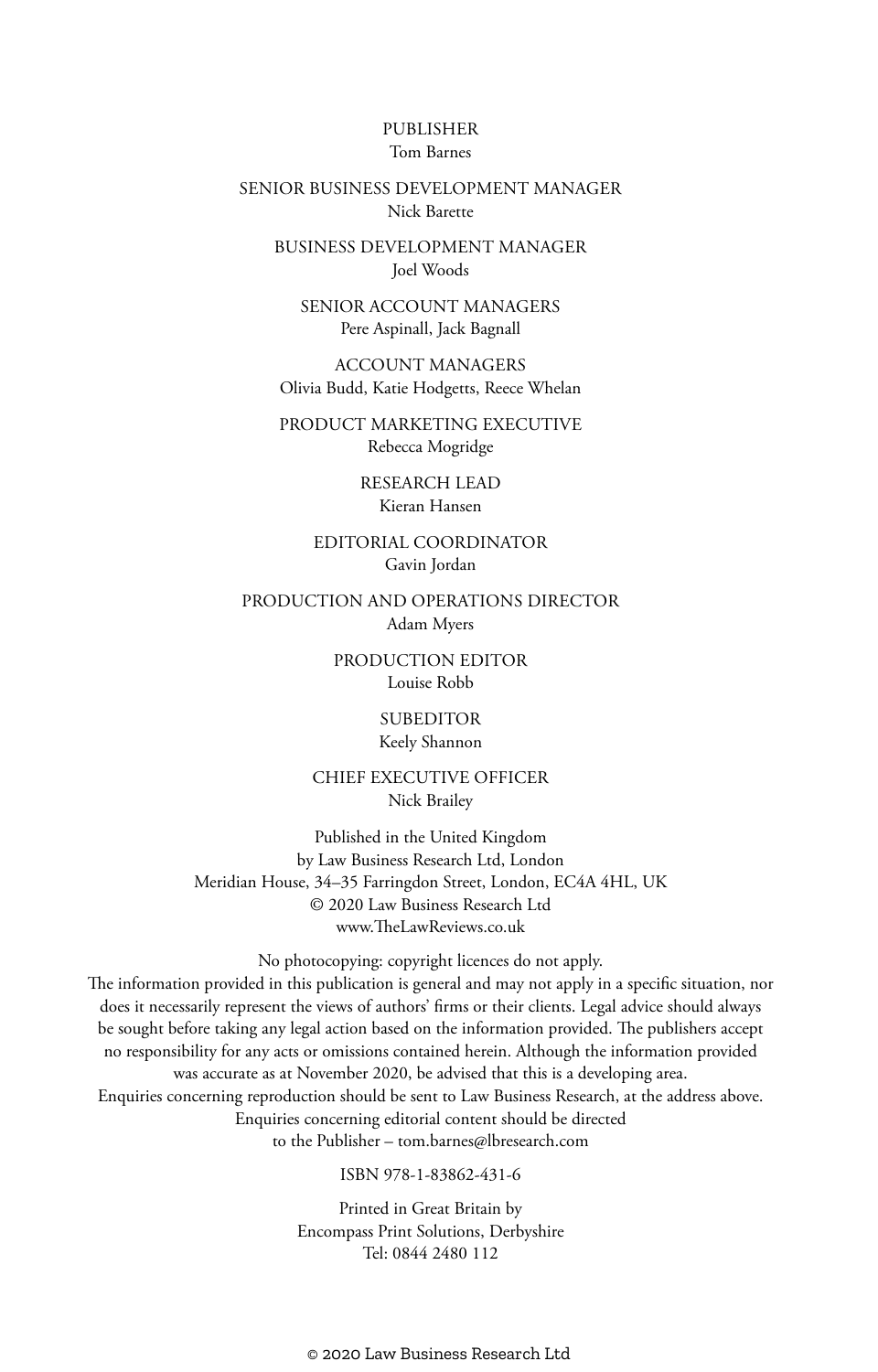# ACKNOWLEDGEMENTS

The publisher acknowledges and thanks the following for their assistance throughout the preparation of this book:

#### ADVOKATFIRMAET BAHR AS

#### A&L GOODBODY

#### ANDERSON MŌRI & TOMOTSUNE

BECCAR VARELA

CIFTCI LAW FIRM

GILBERT + TOBIN

GOODMANS LLP

**HEUSSEN** 

LATHAM & WATKINS

LEE AND LI, ATTORNEYS-AT-LAW

MILBANK LLP

NASSIRY LAW

PINHEIRO NETO ADVOGADOS

TIAN YUAN LAW FIRM

WALDER WYSS LTD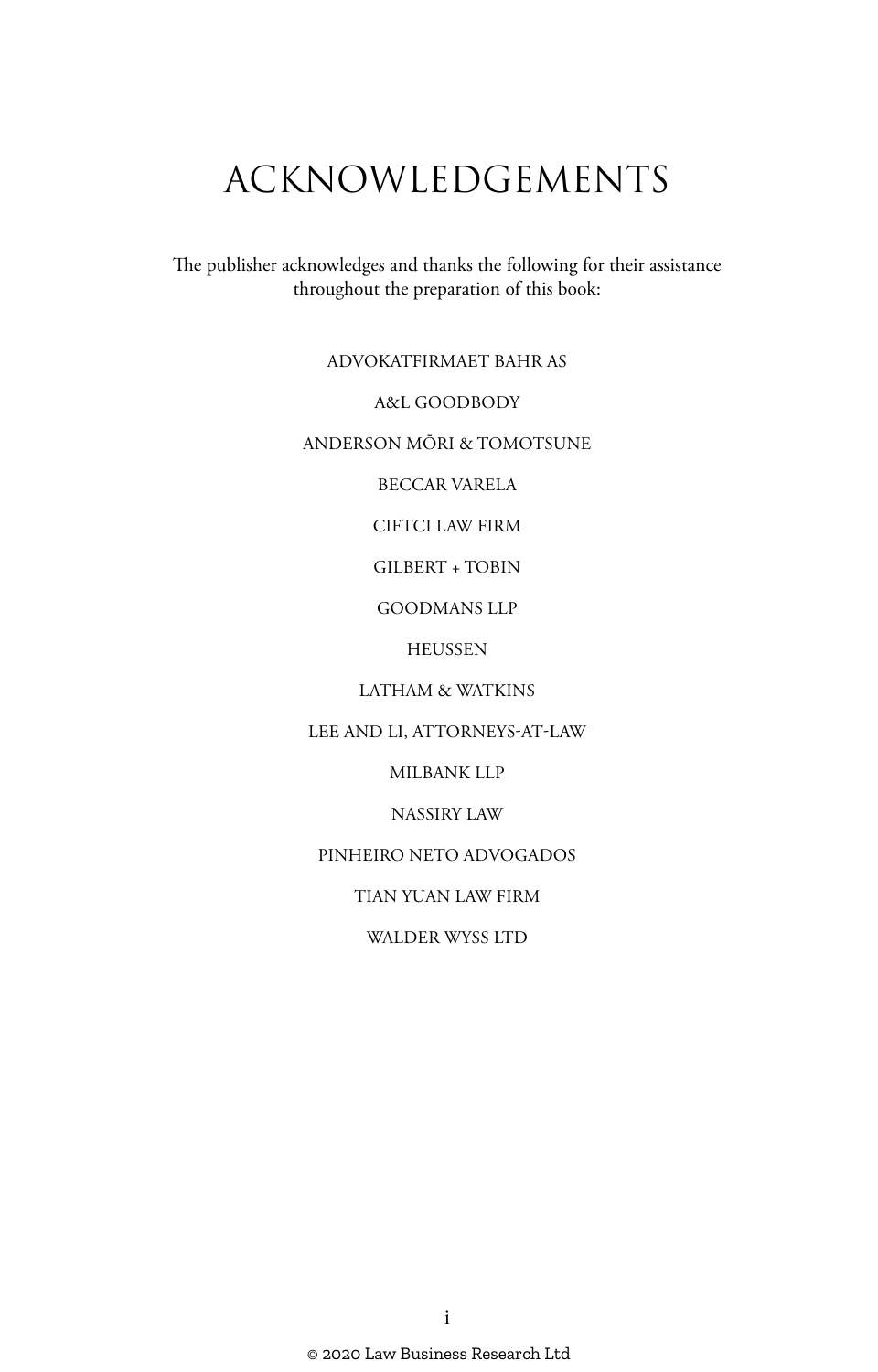# CONTENTS

| Fernando Colomina |                                                                                   |  |
|-------------------|-----------------------------------------------------------------------------------|--|
| Chapter 1         |                                                                                   |  |
|                   | Tomás Allende and Marina Heinrich                                                 |  |
| Chapter 2         |                                                                                   |  |
|                   | John Schembri and David Kirkland                                                  |  |
| Chapter 3         |                                                                                   |  |
|                   | Fernando R de Almeida Prado, Fernando M Del Nero Gomes and Antonio Siqueira Filho |  |
| Chapter 4         |                                                                                   |  |
|                   | Jean E Anderson, David Nadler, Carrie B E Smit, David Wiseman, Caroline Descours, |  |
|                   | Chris Payne and Keyvan Nassiry                                                    |  |
| Chapter 5         |                                                                                   |  |
|                   | Jie Chai, Qin Ma and Xiong Yin                                                    |  |
| Chapter 6         |                                                                                   |  |
|                   | Thomas Ingenhoven and Odilo Wallner                                               |  |
| Chapter 7         |                                                                                   |  |
|                   | Catherine Duffy and Robbie O'Driscoll                                             |  |
| Chapter 8         |                                                                                   |  |
|                   | Satoshi Inoue and Yuki Kohmaru                                                    |  |
| Chapter 9         |                                                                                   |  |
|                   | Sandy van der Schaaf and Martijn B Koot                                           |  |
| Chapter 10        |                                                                                   |  |
|                   | Markus Nilssen, Magnus Tønseth and Audun Nedrelid                                 |  |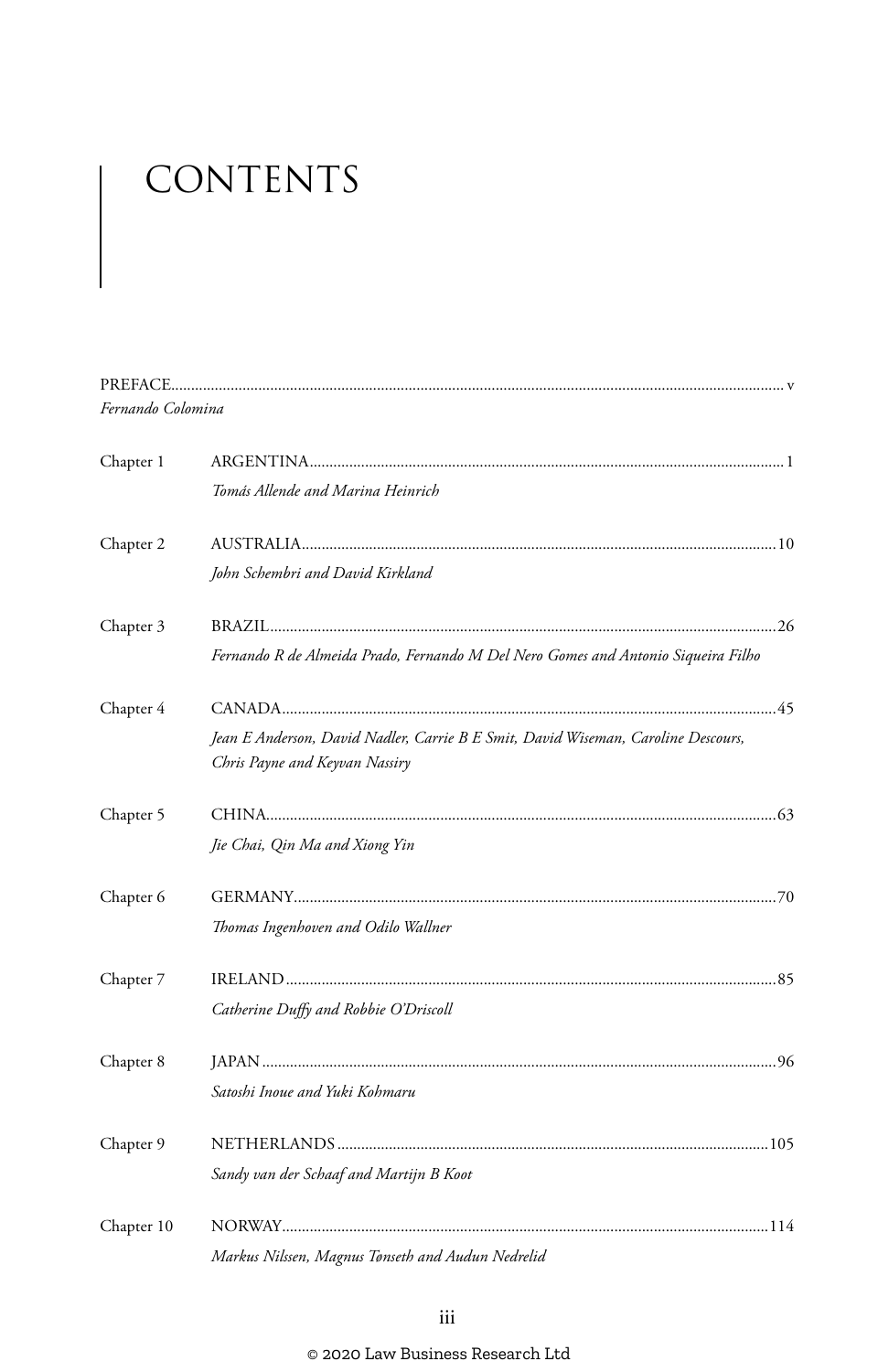| Chapter 11 |                                                                                 |  |
|------------|---------------------------------------------------------------------------------|--|
|            | Fernando Colomina, Luis Sánchez, Aitor Errasti and Iván Rabanillo               |  |
| Chapter 12 |                                                                                 |  |
|            | Lukas Wyss and Maurus Winzap                                                    |  |
| Chapter 13 |                                                                                 |  |
|            | Sarah Wu, Odin Hsu and Andrea Chen                                              |  |
| Chapter 14 |                                                                                 |  |
|            | Sait Eryılmaz and Ali Can Altıparmak                                            |  |
| Chapter 15 |                                                                                 |  |
|            | Karan Chopra and Sindhoo Vinod Sabharwal                                        |  |
| Chapter 16 |                                                                                 |  |
|            | Melissa Alwang, Alan Avery, David Hammerman, Jiyeon Lee-Lim and Lawrence Safran |  |
| Appendix 1 |                                                                                 |  |
| Appendix 2 |                                                                                 |  |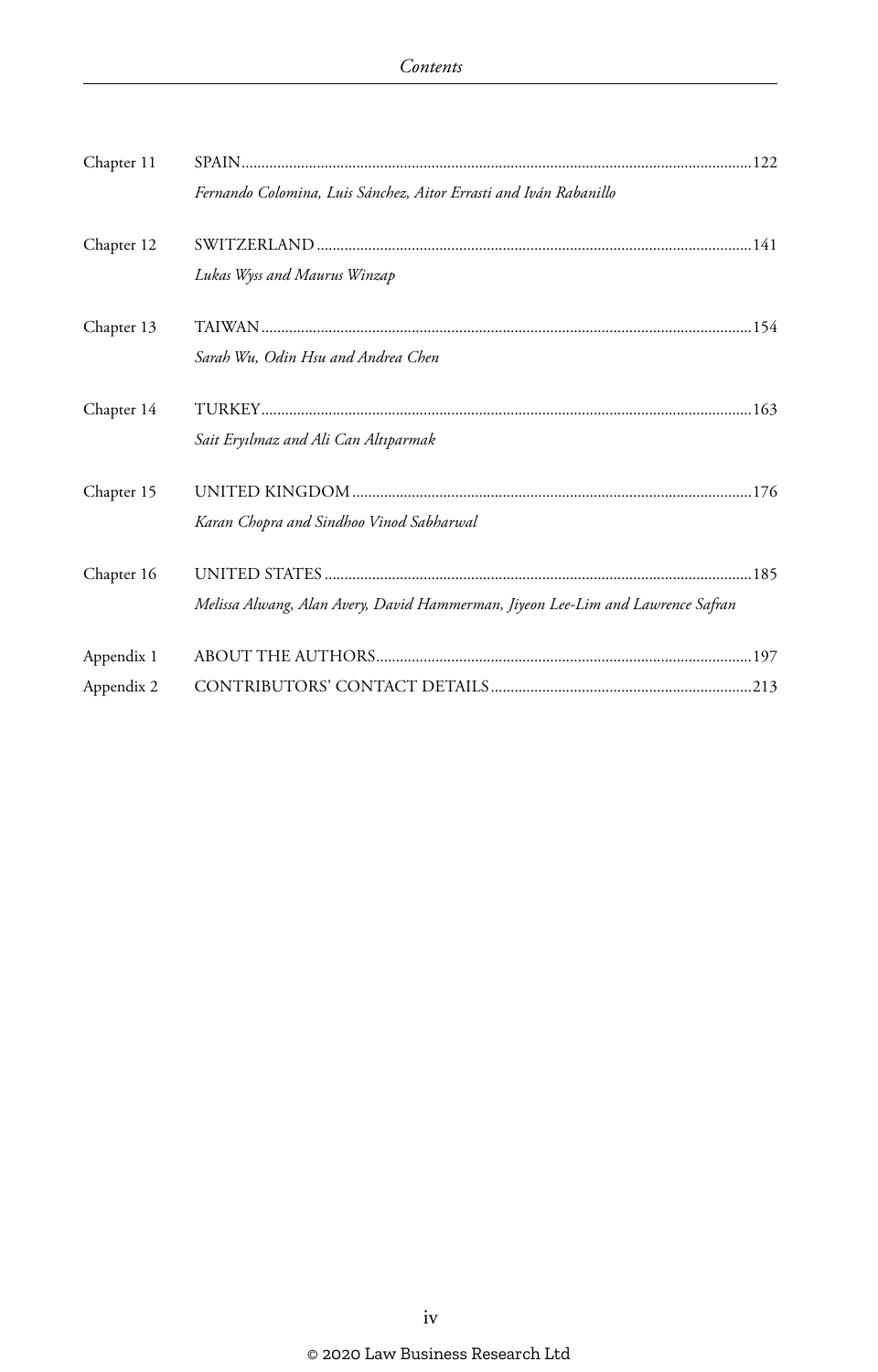## PREFACE

The covid-19 pandemic has dramatically altered all aspects of life. The acquisition and leverage finance industry has been no exception. M&A activity has slowed down, and hence the leverage financing activity as well. Having said that, there are clearly some defensive industries that have shown resilience to the present crisis (pharma, bio sanitary, food and TMT, for instance).

Uncertainty is affecting the capacity of market participants to agree on valuations, creating gaps between the expectations from the seller and the buyer. On top of that, one of the biggest obstacles for the acquisition and leverage finance sector has been that private equity houses have been forced to shift focus onto already existing portfolios. Likewise, emergency measures taken by governments worldwide to address hardships caused by covid-19 (such as state aid measures or public restrictions regarding foreign direct investment) have also materially impacted the landscape of the acquisition and leverage finance sector, adding a layer of complexity to the structuring of deals.

Notwithstanding the above, it is still fair to say that the world is becoming more global, more knowledge-based, and increasingly competitive. Liquidity remains strong and a low interest rate environment is bound to remain for years, leading to a higher demand for yield. Acquisition and leverage finance structures continue to be more and more complex, hybrid and global. For instance, financial covenant innovation in the leverage finance industry has increased more over the past three years than during the entire previous decade. Furthermore, there is a clear convergence between high yield structures and loan structures in the world's most sophisticated financial markets. These latest trends are quickly (and successfully) making their way around the globe but sometimes clashing with domestic rules and practices. Therefore, careful and thoughtful monitoring of domestic circumstances is still a must.

The acquisition and leverage finance industry has proven its strength and robustness and we all believe that it will adapt to this new momentum.

Many thanks to all the participants in this publication, and particularly to Law Business Research.

We all hope that this publication will help market players navigate these turbulent times.

#### **Fernando Colomina**

Latham & Watkins Madrid, Spain November 2020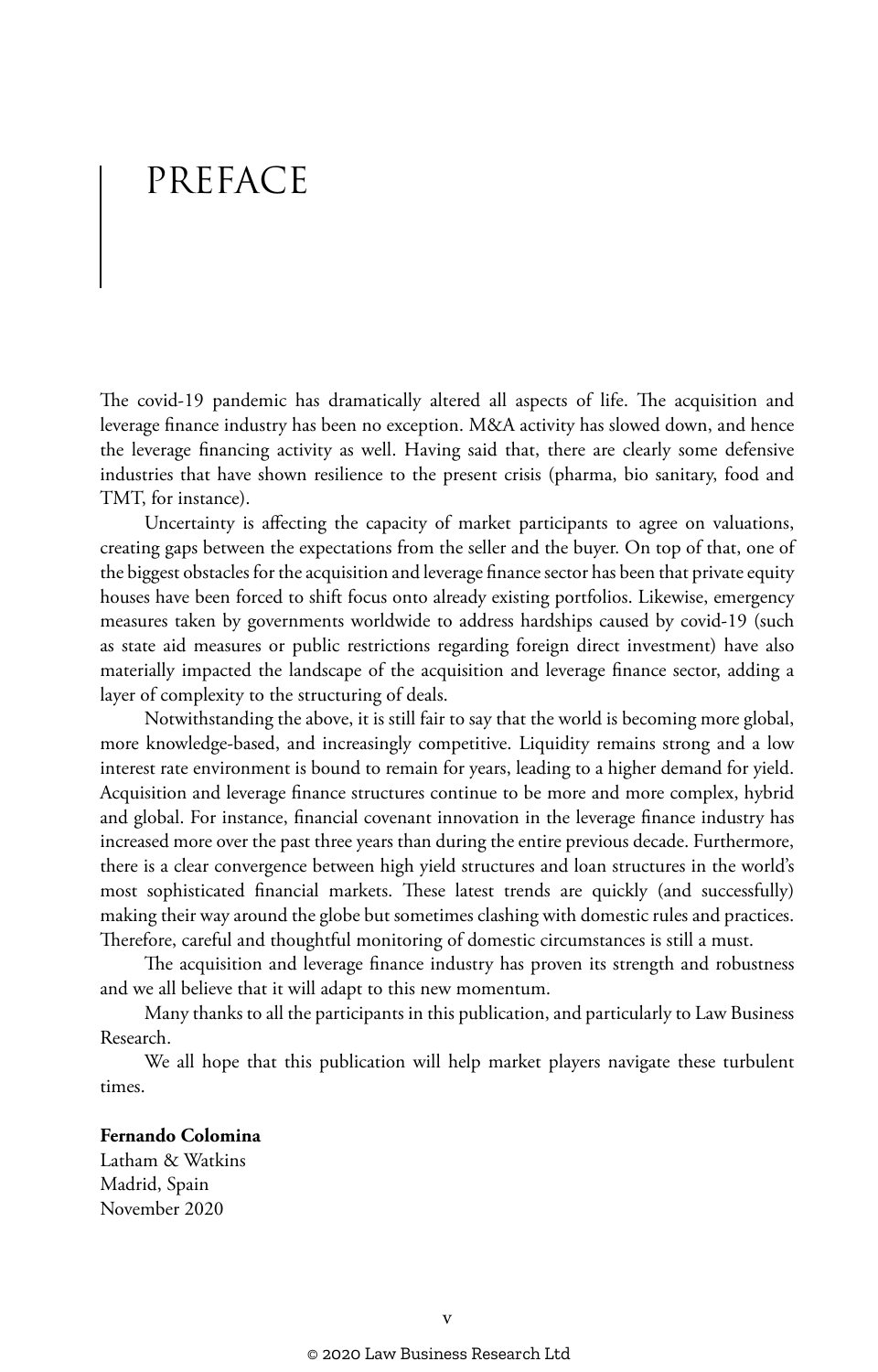#### **Chapter 8**

### JAPAN

*Satoshi Inoue and Yuki Kohmaru*<sup>1</sup>

#### **I OVERVIEW**

In Japan, one of the most typical methods to finance leveraged acquisitions is by senior term loans. Senior term loans often consist of multiple tranches designed with some tranches having an amortisation feature, while others have bullet repayment. Depending on the working capital requirements of the target company, a revolving facility may be provided together with the term loans. The lenders are banks, in most cases, while certain non-bank lenders are active in providing senior term loans in the market. Foreign bank branches licensed as such in Japan (see Section II.i for licensing requirements) are also occasionally providing leveraged finance in Japan. Senior loans are usually secured by security interests over the material assets (including shares in the target company) of the borrower, as well as security interests over the material assets of, and guarantees from, the target company and its material subsidiaries.

Leveraged acquisitions also occasionally utilise mezzanine financing. Mezzanine financing is usually structured as subordinated loans or preferred shares (convertible or non-convertible to common stock), while subordinated corporate bonds are rare. In the recent market where highly leveraged buyouts are often seen, there are sponsors who seek to benefit from higher leverage at the sponsor level of the corporate structure by using mezzanine holdco loans to the parent of the borrower of senior loans.

#### **II REGULATORY AND TAX MATTERS**

#### **i Regulatory issues**

#### *Licensing*

A foreign investor who intends to engage in the money lending business in Japan must be either licensed as a foreign bank branch under the Banking Act of Japan or registered with the relevant authorities under the Money Lending Business Act of Japan (MLBA), unless the money lending in question satisfies an exemption from the MLBA (such as loans to certain affiliates). Both a licensed foreign bank branch under the Banking Act and a registered money lender under the MLBA are required to maintain a place of business in Japan.

<sup>1</sup> Satoshi Inoue and Yuki Kohmaru are partners at Anderson Mōri & Tomotsune.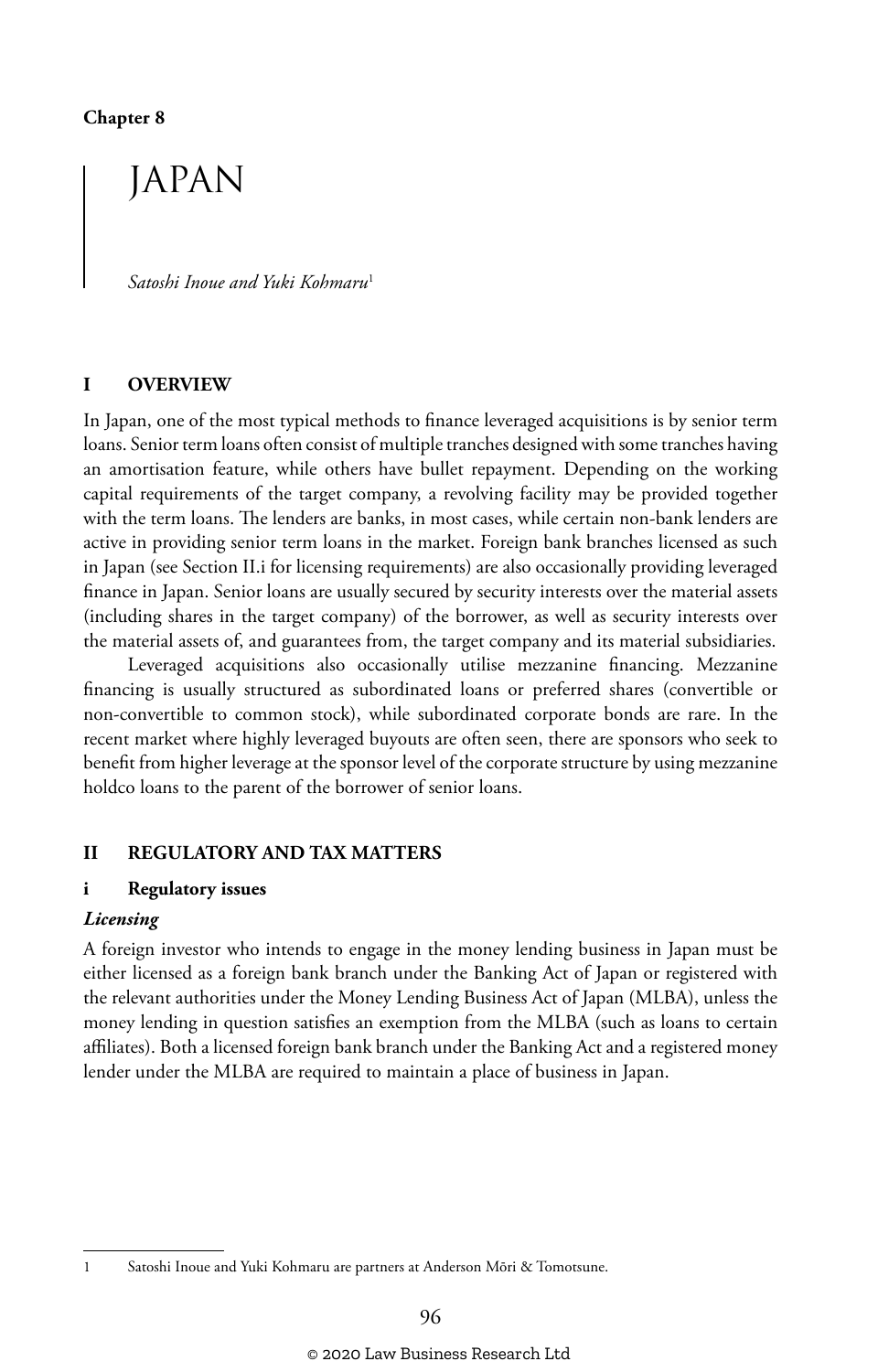#### *Interest regulation*

The interest rate for a loan with the principal amount of more than ¥1 million is capped at 15 per cent per annum (on a simple interest basis) under the Interest Rate Restriction Act of Japan (IRRA). There are arguments on the interpretation of a 'deemed interest' concept<sup>2</sup> provided in the IRRA, especially on whether certain fees (such as agent fees, arrangement fees and commitment fees) payable to lenders constitute deemed interest. It is generally interpreted that arrangement fees and agent fees do not constitute deemed interest based on the reason that the arranger and the agent provide equivalent underlying services, but in practice, many lenders tend to cap the overall costs (including interest rate and fees payable) at 15 per cent per annum. Commitment fees for a credit line (such as a revolving facility) are expressly exempt from constituting deemed interest if the borrower satisfies certain requirements<sup>3</sup> stipulated under the Act on Specified Commitment Line Contract of Japan.

While the 15 per cent cap generally does not cause a problem for senior lenders under the current market conditions of low interest rates, the cap could be a more sensitive issue for mezzanine lenders because the interest rate of the mezzanine loan, which often contains payment-in-kind interest, is usually calculated on a compounded basis and, when aggregated with upfront fees (on a per annum basis), would be relatively high.

#### **ii Tax issues**

#### *Withholding tax*

Any interest on a loan payable to a non-Japanese-resident lender is subject to a withholding tax of 20 per cent. This withholding tax may be exempted or reduced to a lower rate pursuant to an applicable tax treaty between Japan and the country in which the lender receiving interest is resident. A loan agreement utilised in the Japanese loan market usually contains a tax gross-up provision to compensate the lender for any loss because of deduction of the withholding tax. In the Japanese leveraged finance market, however, the major issues that are subject to negotiation at the stage of structuring the financing often include whether to permit an offshore lender to be part of the syndication or to be eligible for other permitted assignments under the loan agreement.

#### *Stamp duty*

Each original copy of a loan agreement executed in Japan is subject to stamp duty under the Stamp Duty Act of Japan. The amount of stamp duty is determined by the facility amount of the loan agreement, and the maximum amount of stamp duty for a loan agreement is ¥600,000 per original copy. Although nominal, stamp duty in the amount of ¥200 per original copy also arises when executing guarantee agreements in Japan.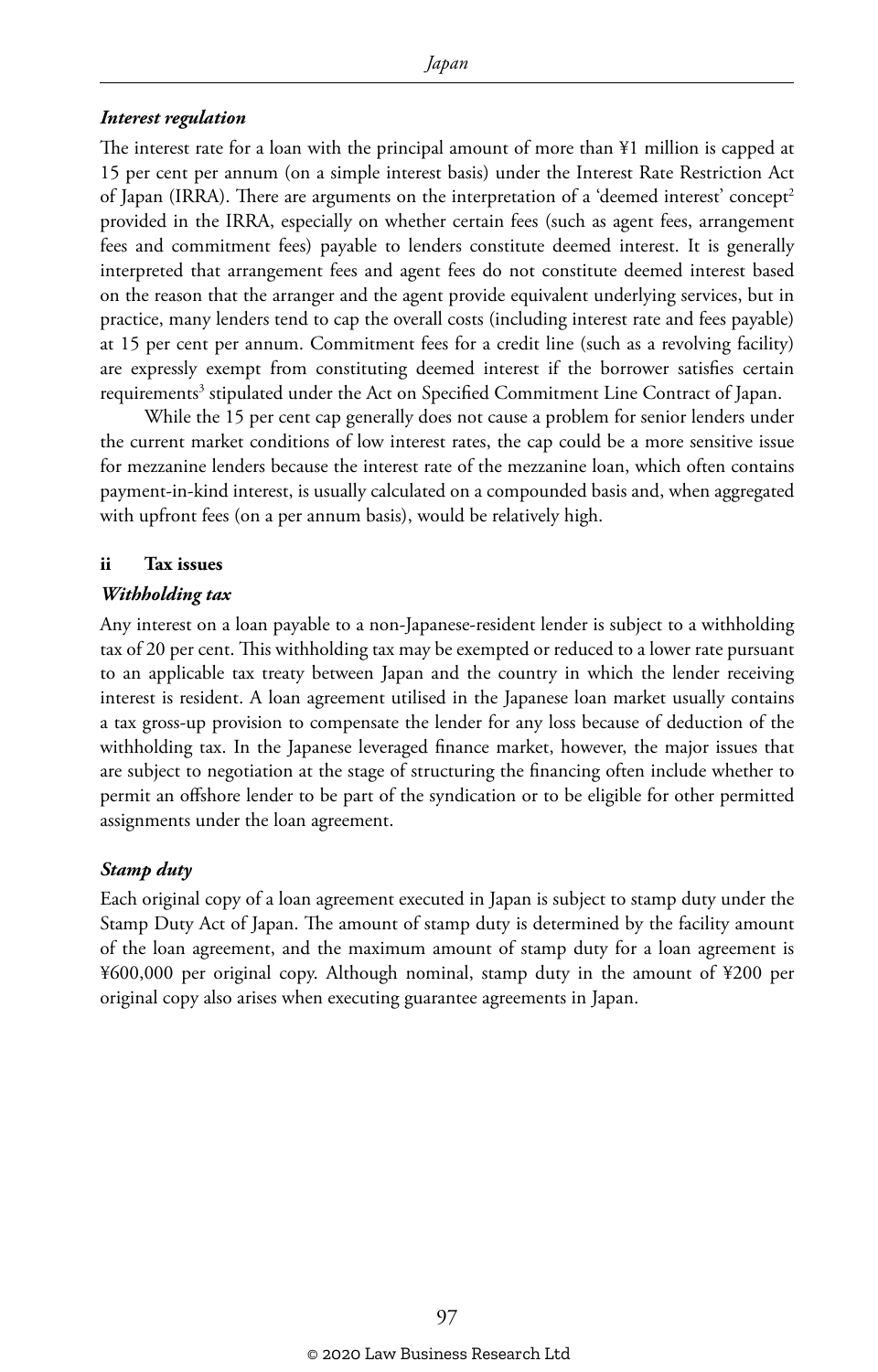#### **III SECURITY AND GUARANTEES**

#### **i Guarantee – upstream guarantee**

To avoid structural subordination, lenders typically require upstream guarantees from the target company (and its material subsidiaries) to secure the debts of the acquirer owed to the lenders. Under Japanese law, there are no explicit statutory restrictions on providing upstream financial assistance or corporate benefits that would apply to the upstream guarantee. There is no statutory limitation on the amount of a guarantee, and the usual practice is not to limit the guaranteed amount. If, however, there is any minority shareholder of the target, it is commonly understood that the target providing the upstream guarantee may constitute a breach by the directors of the target of their fiduciary duties. A solution commonly adopted in practice is to obtain consent from all minority shareholders for the upstream guarantee. In a transaction where it is difficult to obtain such consent from all minority shareholders (e.g., if the target is a listed company), it is common practice to withhold providing an upstream guarantee until a squeeze-out of minority shareholders is completed.

#### **ii Security interests**

#### *Scope of collateral*

As collateral in leveraged financing, it is typical for lenders to require: (1) a pledge over shares in the borrower and the target (as well as its material subsidiaries); (2) a pledge over receivables of bank accounts held with lenders; and (3) security interests over other material assets that include, among others, intra-group loans, trade receivables, real estate, movable fixed assets and inventory, intellectual property rights, investment securities, insurance receivables and lease deposit receivables. Under Japanese law, there is no concept of a blanket security interest over all assets of a person or entity such as a floating charge. Accordingly, a security interest needs to be created individually over each type of asset. The scope of the security package is in principle 'all assets', but the security package is usually negotiated between the parties based on a cost-benefit analysis.

#### *Procedures for creating security interests*

For a pledge over shares, other than book-entry shares (such as shares in a listed company), a commonly used method for creating and perfecting the pledge is by delivery of the share certificates to the pledgee. Because this method is only applicable to a company that is classified as a company issuing share certificates under the Companies Act of Japan, if the issuer of the pledged shares is not a company that issues share certificates, lenders often require the issuer to amend its articles of incorporation to become a company that issues share certificates.

For a pledge over or security assignment of monetary claims, the security interest that has been created is perfected by either obtaining the consent of debtors of the pledged or assigned claims or registration with the competent authorities. Registration of the pledge or security assignment requires a nominal registration tax. It is legally possible to create a security interest over collective receivables, including current and future claims that are identifiable by type of claims, timing (or a period of time) of occurrence and underlying contracts.

For a security transfer of movable assets that has been created, the security transfer is perfected by the transfer of possession or registration with the competent authorities. Registration requires a nominal registration tax. It is also legally possible to create a security interest over collective movable assets that are identifiable by location and type of assets.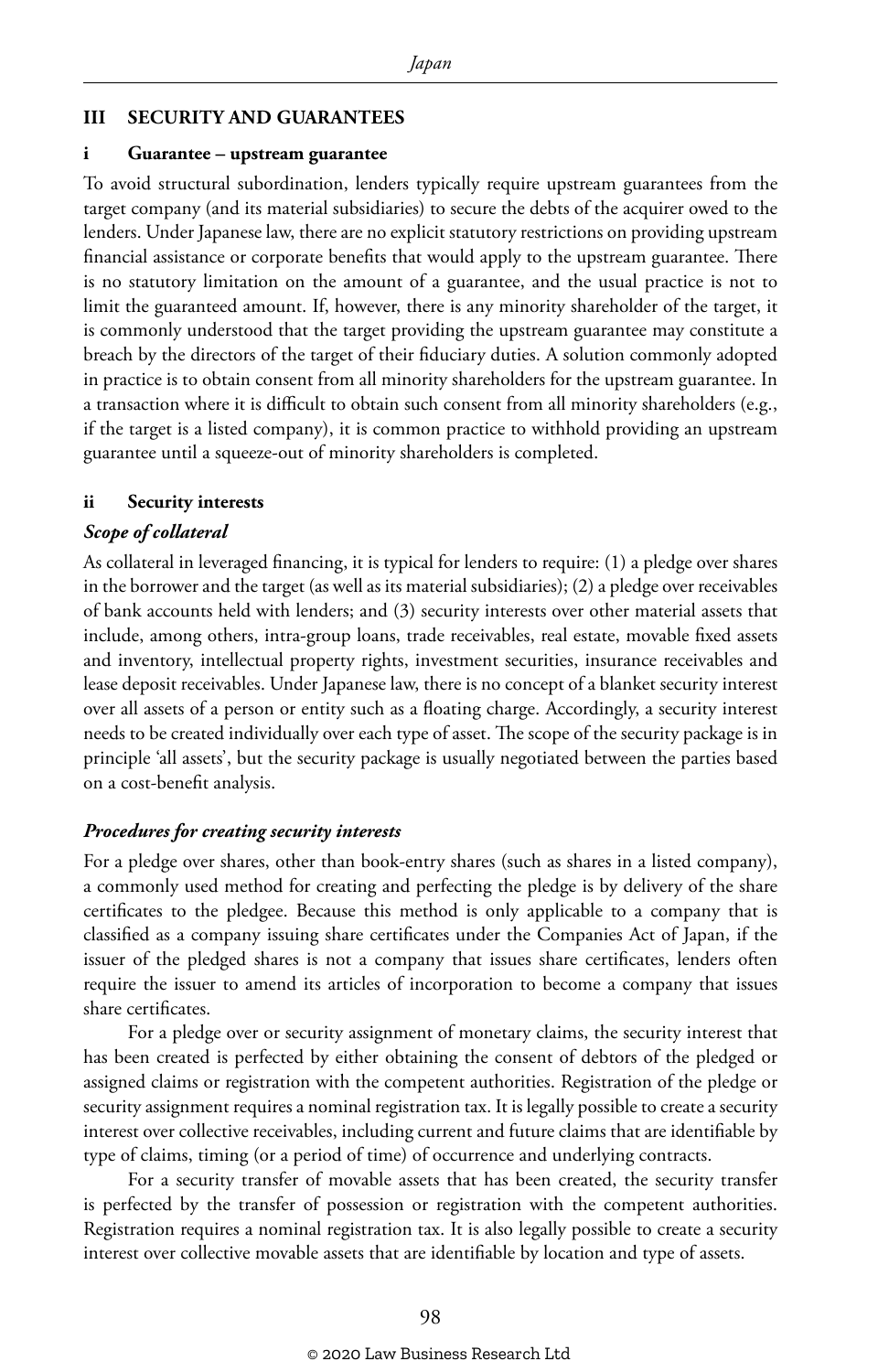For a mortgage over real estate that has been created, the mortgage is perfected by registration with the competent authorities. Registration requires a registration tax in the amount of 0.4 per cent of the registered secured obligations. A provisional registration (for which the registration tax is a nominal amount) is also available for a real estate mortgage to ensure the ranking of the security interest, provided that subsequent registration is necessary for perfection.

For a pledge over intellectual property rights, the pledge over registered patent rights or trademarks is created and perfected by registration with the competent authorities. Registration requires a registration tax in the amount of 0.4 per cent of the registered secured obligations.

#### **iii Security trust**

Under Japanese law, it has been a commonly accepted doctrine that the holder of the security interest must be the same as the creditor of the claims that are secured by the security interest. Accordingly, the practice is for each lender to be a secured party in syndicated loan transactions in Japan because a security agent is not permitted to hold a security interest securing claims owed to these lenders on their behalf.<sup>4</sup> This has been an obstacle to general syndication as an assignment of secured loans requires changes to be made to the security interest already created.

As one possible solution for this inconvenience, an amendment to the Trust Act of Japan was implemented in 2007 introducing the concept of a security trust. This amendment provides for an exception to the above-mentioned doctrine, allowing a trust company licensed under the Trust Business Act of Japan to act as a security trustee that can hold a security interest securing claims owed to lenders. By using the security trust, no individual transfer and perfection procedures for a security interest are necessary when a secured creditor assigns its secured claims because the security holder will continue to be the security trustee despite the change in the holder of the secured claims. In practice, however, security trusts have not been frequently used for syndicated loan transactions in Japan. This situation is presumably, to some extent, because of the lack of conformity of the security trust system with respect to other relevant laws and actual practices, including the registration procedures required for real estate mortgages. Further, the fact that a large part of syndicated loans are 'club deals' rather than 'general syndications' may also be one of the factors for the less frequent use of security trusts.

#### **iv Parallel debt structure**

Another possible option is to use a parallel debt structure, whereby a security agent holds a security interest securing a debt owed by the borrower to the security agent that is created in parallel with the actual debts owed by the borrower to the lenders. While we understand that this is a typical structure used in some jurisdictions, especially where a security trustee structure is not available, we do not see this structure used in the Japanese market except for parallel debt structures governed by non-Japanese law (such as English law or New York law) involving a Japanese-law governed security interest.

<sup>4</sup> An agent under the common practice in Japanese syndicated loan transactions has the role of administrative work only, such as delivery of documents and notices, confirmation and communication of majority lenders' instructions, paying agency work, and other ministerial work relating to the enforcement of lenders' rights, including in connection with security interests.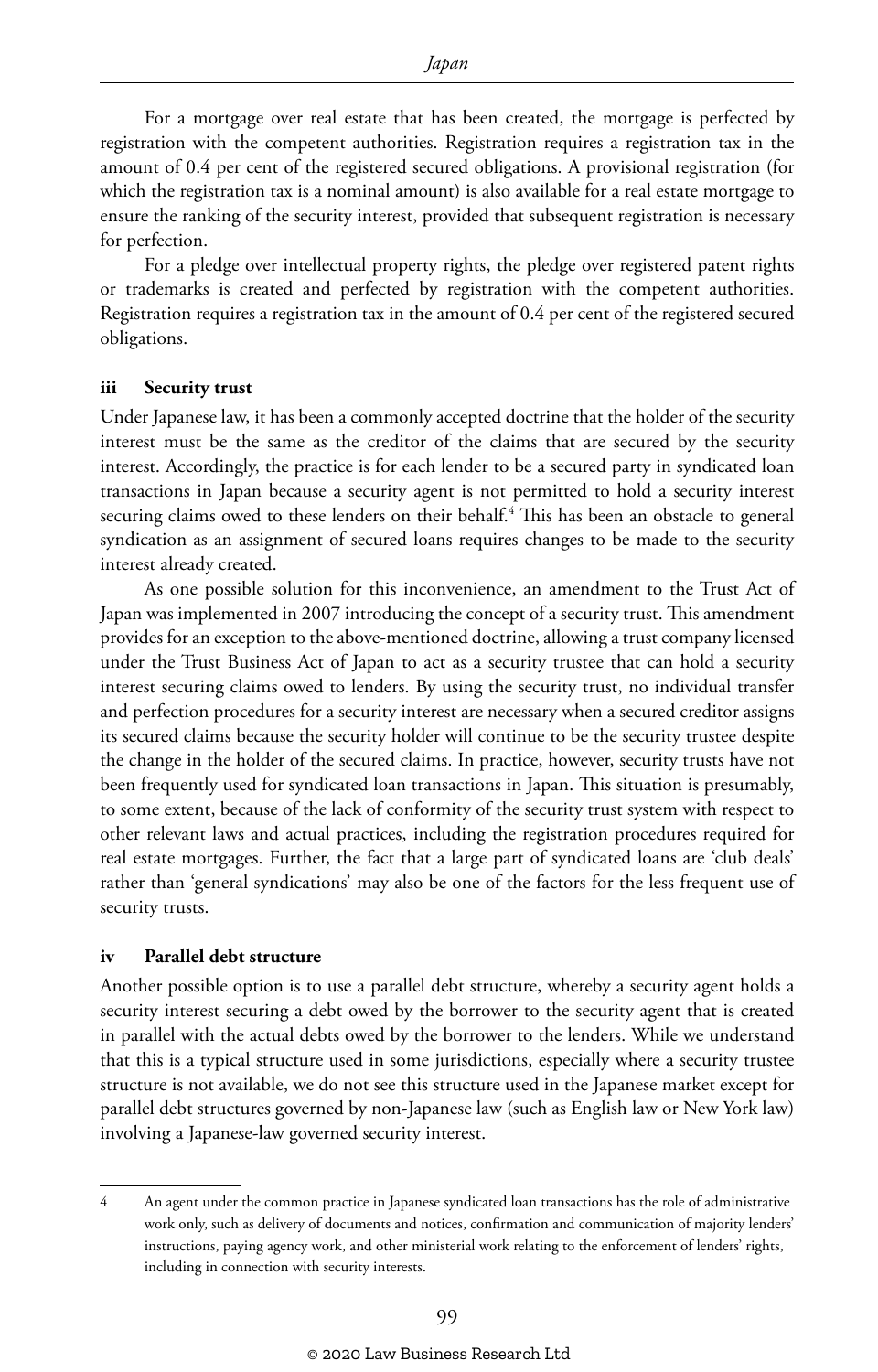One positive move towards utilising the parallel debt structure in Japan is the amendment of the Civil Code of Japan, which came into effect in April 2020. By this amendment, the Civil Code explicitly provides for the concept of joint and several claims among multiple creditors created by a contract that has the features of a parallel debt structure. While it has been understood, even under the Civil Code before this amendment, that these joint and several claims could be validly created, the feasibility of a parallel debt structure governed by Japanese law has been actively discussed and urged by practitioners. It is anticipated that this amendment to the Civil Code will become an explicit provision that can be relied on to adopt a parallel debt structure in future transactions.

#### **IV PRIORITY OF CLAIMS**

#### **i Priority of claims upon insolvency**

Senior lenders seek to protect the priority of their loan claims in an insolvency scenario of the borrower, typically by use ofsecurity interests (against unsecured creditors generally) and subordination arrangements (against subordinated lenders), as further discussed below.

Secured claims, which have priority over unsecured claims in insolvency proceedings, are handled differently depending on the type of insolvency proceeding taking place. In bankruptcy or civil rehabilitation proceedings, secured creditors may enforce security interests outside of the insolvency proceedings without court approval. In corporate reorganisation proceedings, secured creditors are prohibited from enforcing security interests outside of the court proceedings, but will be given priority over unsecured creditors to the extent of the valuation of the collateral.<sup>5</sup>

Subordination arrangements are put in place by contract. There are two possible ways for establishing subordination of claims that are acknowledged in practice. The first approach, which can be typically seen in a case where there exists a shareholder loan along with the senior loan, is by the subordinated lender (the shareholder in this case) agreeing in the subordinated loan agreement between the borrower and the subordinated lender that the subordinated lender will not be entitled to equitable distribution among the creditors in insolvency proceedings until all other unsubordinated claims (including, but not limited to, the senior loan) have been repaid in full. The other approach often used when a mezzanine subordinated loan is utilised, is by the mezzanine lender entering into an intercreditor agreement with the senior lender (typically the borrower is also a party to the intercreditor agreement), stipulating that the mezzanine lender will be subordinated to the senior lender in the order of application of any recovered proceeds among creditors. It is commonly understood that the first method of subordination is recognised by the courts in insolvency proceedings, while the second method would not be binding in insolvency proceedings. Accordingly, when using mezzanine subordinated loans, it is common for the intercreditor agreement to further provide for a turnover provision by which the mezzanine lender is required to turn over any recovered proceeds, including distributions received in insolvency proceedings, to the senior lender so that the priority of the senior lender is subsequently achieved contractually.

<sup>5</sup> Unsecured claims are usually treated as general claims in insolvency proceedings that will receive pro rata distribution only after the aforementioned treatment of the secured creditors.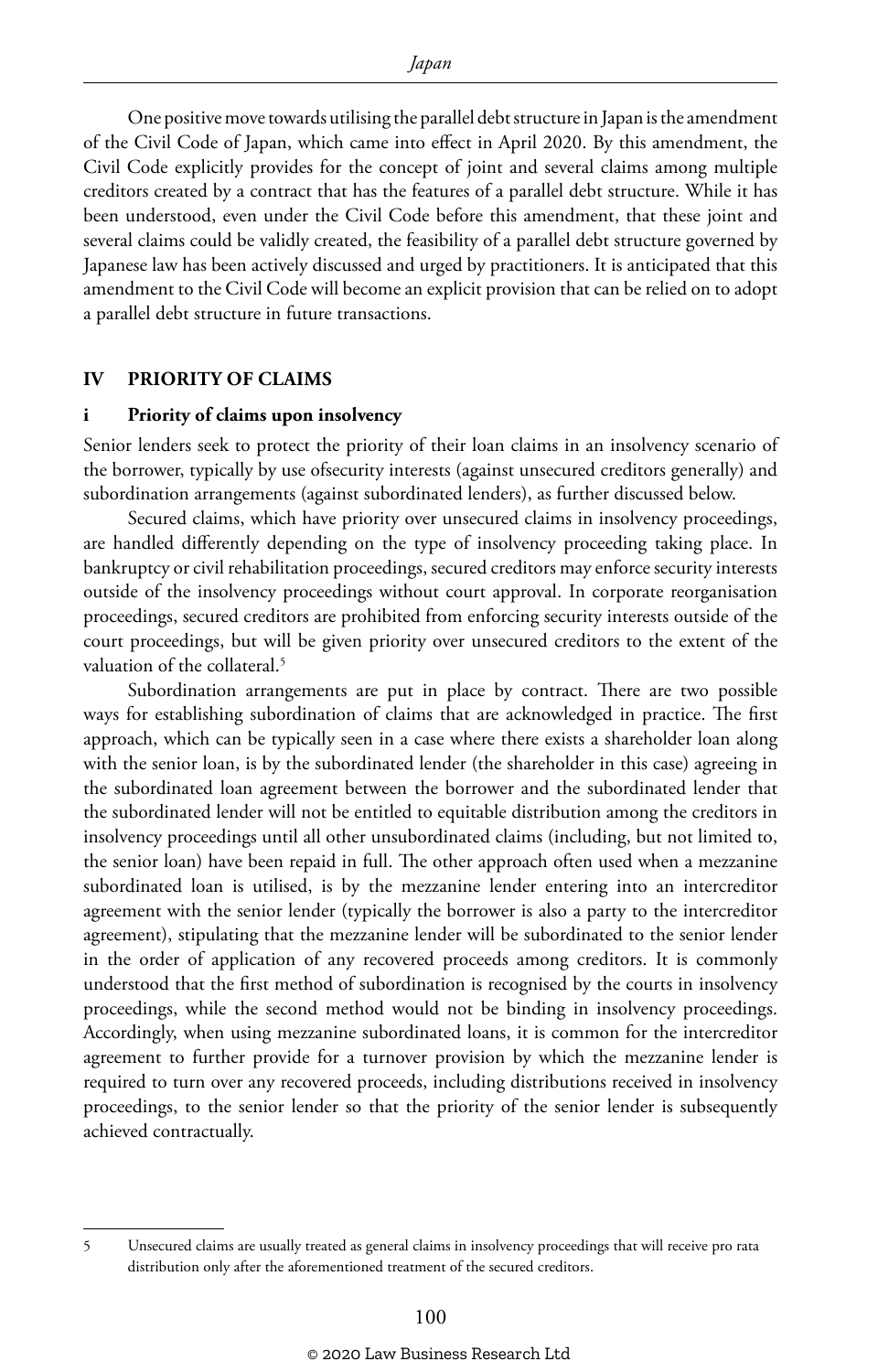#### **ii Key features of intercreditor agreements**

In addition to the turnover provision mentioned above, there are certain other provisions seen in intercreditor agreements that protect the seniority of loans. Intercreditor agreements typically contain provisions for permitted payments to subordinated lenders (the payments for which will be suspended under certain conditions, such as breach of financial covenants) and restrictions on enforcement of certain creditors' rights by subordinated lenders. In terms of the enforcement of creditors' rights, inclusion of enforcement standstill provisions is sometimes negotiated, but not yet commonly used in the Japanese market. One of the major provisions that is often negotiated regarding creditors' rights is the 'deemed consent' provision (and the scope of its exceptions) by which the subordinated lender is deemed to have given consent to certain matters requiring consent by the subordinated lender under the relevant agreement between the subordinated lender and the borrower if the senior lender gives consent to these matters.

In recent years, it has become popular to grant drag-along rights to senior lenders that will, upon enforcement of the pledge over shares in the borrower, entitle the senior lenders to require subordinated lenders to mandatorily sell their subordinated loans to whomever the senior lender designates, including the new purchaser of the shares through the enforcement, which can result in facilitating the sale of the shares in the borrower. The consideration that the subordinated lenders will receive for the sale of their loans will be the remainder of the proceeds generated from the enforcement (if any) after full recovery of the senior loans. In this respect, it is also becoming popular to negotiate the inclusion of the concept of certain competitive sales processes upon a distressed sale, which is often seen in Loan Market Association (LMA)-based financing documentation.

#### **V JURISDICTION**

Japanese courts generally recognise the validity and enforceability of a choice-of-law provision or jurisdiction that is agreed upon by the parties in a loan agreement. In cross-border transactions where non-Japanese lenders or non-Japanese borrowers are involved, the loan agreement is often governed by a law other than Japanese law (such as English law or New York law). The governing law of security documents is generally determined by the jurisdiction in which the collateral assets are located.

Japanese courts also generally recognise a final and conclusive judgment for monetary claims rendered by a foreign court as valid and enforceable, provided that:

- the foreign court is considered to have valid jurisdiction over the case pursuant to the relevant laws of Japan and treaties;
- *b* the unsuccessful defendant duly received service of process necessary for the commencement of the court proceedings, other than by public notice or notice comparable thereto, and in a manner that is not contrary to the provisions of the relevant bilateral or international conventions concerning service of process or, in the absence of receipt, has appeared before the court;
- *c* the contents and court proceedings of the judgment rendered by the foreign court are not considered to be contrary to the public order or good morals of Japan; and
- *d* there exists reciprocity as to recognition of foreign judgments between the jurisdiction of the relevant foreign court and Japan.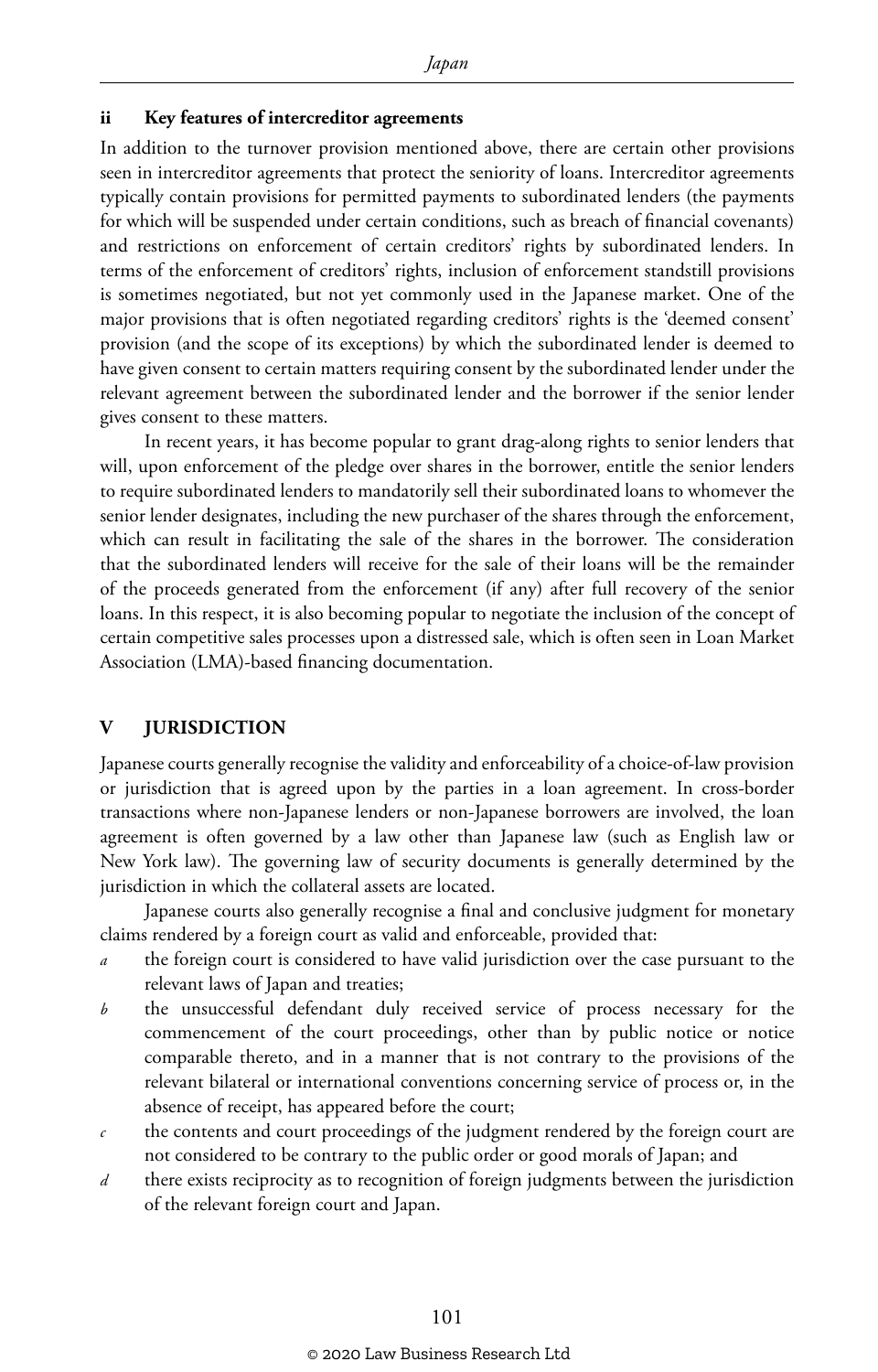When the prevailing party enforces the foreign judgment, the party must file a lawsuit in a competent court in Japan to obtain a separate judgment that approves the enforcement of the foreign judgment in Japan. In this lawsuit, however, the merits of the case found in the foreign judgment are not re-examined by the Japanese court.

A foreign investor should note that, in relation to item (b) above, the concept of a 'process agent', which is commonly used in cross-border transactions, is not recognised as valid service of process in court proceedings in Japan. Accordingly, it is possible that a foreign judgment obtained in a lawsuit where service of process is made via a process agent may be considered not to satisfy the requirement of item (b) above and may, therefore, not be enforced in Japan.

Japan is also a contracting country to the Convention on the Recognition and Enforcement of Foreign Arbitral Awards (the New York Convention), and, accordingly, a foreign arbitral award can be enforced in Japan in accordance with the provisions of the New York Convention.

#### **VI ACQUISITIONS OF PUBLIC COMPANIES**

#### **i Structure of acquisitions of public companies**

#### *Outline*

A typical structure in Japan for acquisitions of public companies involving acquisition financing is a two-step acquisition comprising a first-step tender offer and a subsequent minority squeeze-out procedure. The acquirer consummates a tender offer to acquire a majority of the issued and outstanding shares in the target company, and thereafter implements a procedure to squeeze out minority shareholders (as explained in detail below). To ensure that the minority squeeze-out can be successfully concluded, in many cases the floor of the number of shares to be acquired in the tender offer is set at two-thirds of the outstanding shares, allowing a special resolution at a shareholders' meeting to be passed.

#### *Reform of squeeze-out structure*

Historically, procedures for a squeeze-out of minority shareholders had not been explicitly stipulated in the Companies Act of Japan until an amendment to the Companies Act of Japan was enacted in 2015 (the 2015 Amendment). Prior to the 2015 Amendment, practitioners used a complex and time-consuming method for squeezing out minority shareholders by using 'callable shares' combined with a special resolution at a shareholders meeting, which took around three months until the squeeze-out became effective.

The 2015 Amendment offers a more simplified and shortened method for squeezing out minority shareholders compared to the traditional method, namely a cash-out by using a 'conditional call option' exercisable by a Special Controlling Shareholder (as defined below). A person or entity that holds 90 per cent or more of the total voting rights in the target company (the Special Controlling Shareholder), either by itself or together with its wholly owned subsidiaries, may exercise a conditional call option and thereby demand other shareholders and holders of share options to sell all of their outstanding shares and share options in the target company (other than any treasury shares) to the Special Controlling Shareholder, subject to approval of the board of directors of the target company. After the 2015 Amendment, an acquirer who has acquired 90 per cent or more of the total voting rights in the target company as a result of the tender offer is granted this straightforward method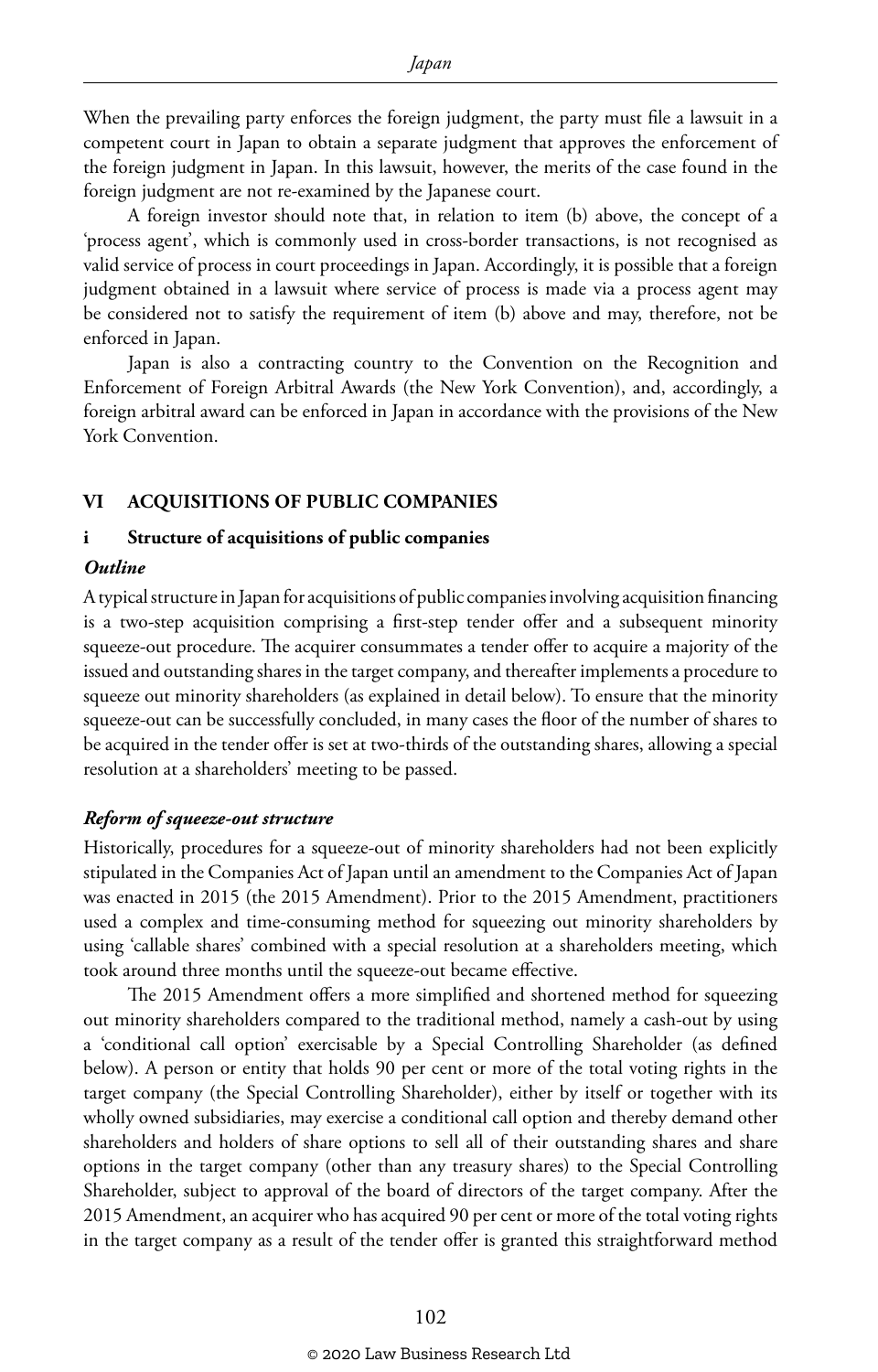of squeeze-out with just board approval of the target company being required (i.e., without obtaining shareholder approval). This squeeze-out may be concluded within approximately one or two months of the settlement of the tender offer.

Even in cases where the conditional call option is not available (i.e., the shares acquired by the acquirer did not reach 90 per cent), the acquirer who has become a holder of two-thirds or more of the outstanding shares in the target company after the tender offer can now choose an alternative squeeze-out method that has become a recognisable method owing to reforms to the rights of minority shareholders under the 2015 Amendment. This squeeze-out method is conducted by way of consolidating shares by using a ratio that would result in all minority shareholders (which means shareholders other than the acquirer) becoming entitled to receive only fractional shares (which will be subsequently cashed out with court approval).

#### **ii Acquisition financing for tender offers**

Under the current regulations applicable to tender offers, a 'financing out' condition is not allowed for the acquirer. Given that the acquirer is not permitted to withdraw a tender offer because of its financing failure, the acquirer usually obtains a financing commitment letter from the lender prior to the tender offer launch (or, in some cases, enters into a definitive loan agreement).

While the regulations do not explicitly require strict 'certain funds', the competent authorities practically require certainty of the financing. In this regard, under the tender offer regulations, the acquirer is required to disclose a document evidencing the certainty of funds necessary for the settlement of the tender offer via the internet disclosure system of the Financial Services Agency of Japan (the FSA) named the Electronic Disclosure for Investors' NETwork (EDINET). For an acquisition financing, it is typical to disclose a summary commitment letter issued by the lender to the acquirer.6 The terms of the letter are usually based on the major terms and conditions agreed in the long-form commitment letter (or, if available, the definitive loan agreement), but it is not practically required to disclose the economic conditions such as margins and fees.

If a fund formed as a partnership is to provide debt or equity financing to the acquirer, the authorities may in practice seek verification regarding the availability of a capital call, including the required funding by limited partners upon this call.

#### **VII THE YEAR IN REVIEW**

According to a recent research report, $^7$  the total number of reported leveraged buyouts and the aggregate amount of leveraged financing in Japan were approximately 47 transactions and ¥240 billion in 2015, 61 transactions and ¥390 billion in 2016, 66 transactions and ¥1,140 billion in 2017, 66 transactions and ¥980 billion in 2018, and 80 transactions and ¥750 billion in 2019, respectively. Among them, the total number of reported leveraged buyouts utilising mezzanine financing and the aggregate amount of mezzanine financing in those buyouts were nine transactions and ¥17.5 billion in 2015, eight transactions and

<sup>6</sup> According to guidance issued by the FSA, the FSA requires that a summary of conditions precedent to the financing be described in such letter, and that the acquirer or the lender engage in a prior consultation with the competent authorities delegated by the FSA to verify the certainty of the financing.

<sup>7</sup> See Japan Buy-out Research Institution, *Yearbook of the Japan Buy-out Market – [Second half, 2019]*, pp. 34–45, and 127–145 (2020).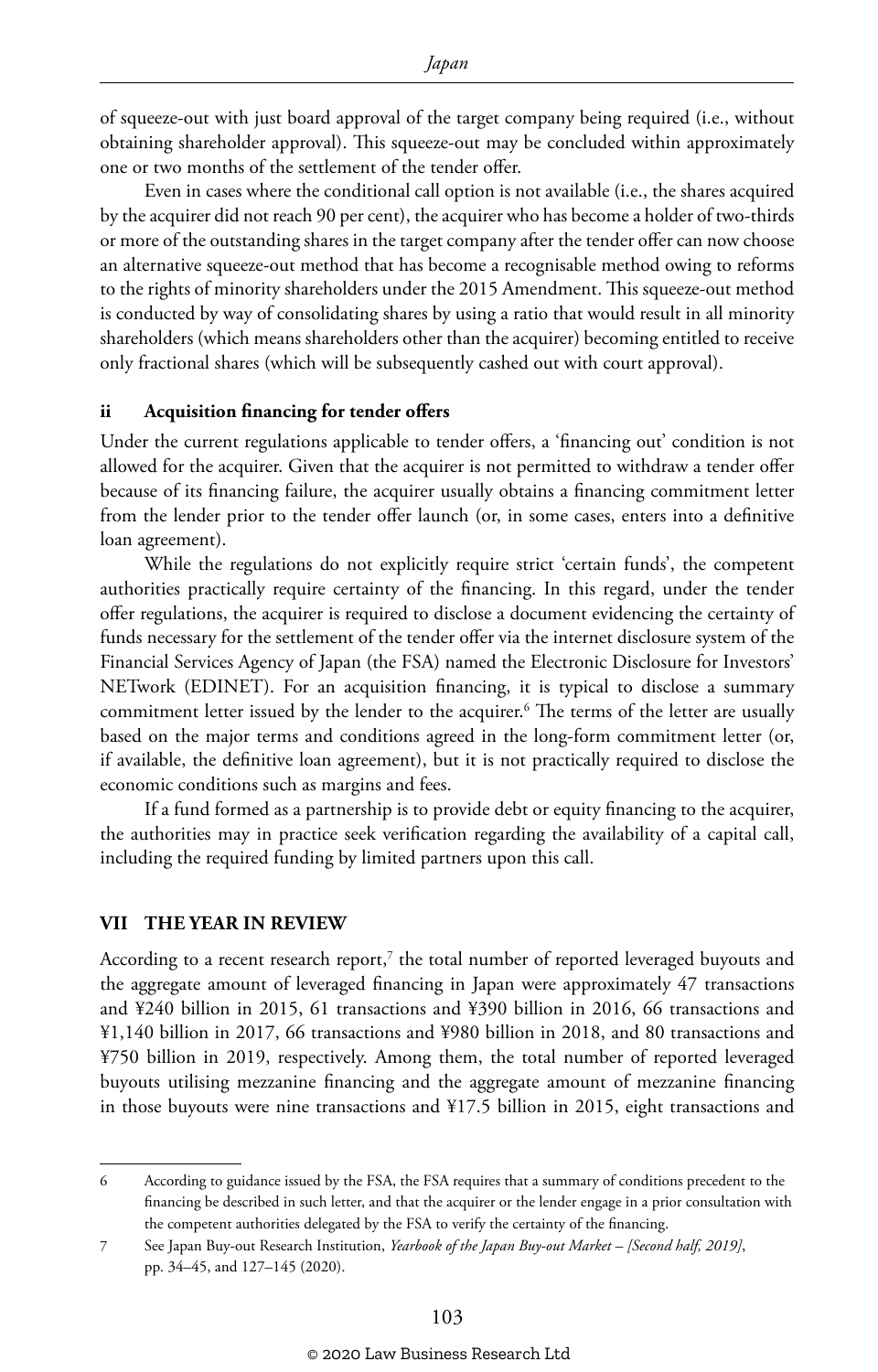¥14.1 billion in 2016, 13 transactions and ¥48.5 billion in 2017, 15 transactions and ¥1,192.9 billion in 2018, and 26 transactions and ¥163.7 billion in 2019, respectively. After the acquisitions are closed using leveraged finance, refinancing or recapitalisation transactions sometimes take place. These numbers indicate that there is a general increase in the number of leveraged buyouts and growth in deal amounts. When examined closely, the data shows three trends: (1) the number of mega-size deals remains relatively high, which brings up the total deal amount in 2017 through 2019 compared to the preceding years; (2) a disproportionate increase in small-size deals with a decrease in mid-size deals, which accounts for the slight decrease in the total deal amount in 2018 and 2019 compared to 2017; and (3) a notable increase in both the number and the amount of mezzanine financing in 2018 and 2019, of which a significantly large amount in 2018 was attributed to a single mega-size deal utilising mezzanine preferred equity.

#### **VIII OUTLOOK**

More than a decade of time has passed during which buyouts driven by private equity funds have become popular in Japan, and the market practice of leveraged finance has become well established. In the course of the development of the market, financing needs in leveraged acquisitions are becoming diversified leading to a variety of LBO or leveraged finance structures being utilised, such as mezzanine holdco loans, subscription facilities and recapitalisation by way of a trade sale or dividends.

In recent years, major global private equity funds have been actively investing in Japan with their operations being localised to some extent. Along with their expanded presence, there has been the need for transactions to adopt features of global leveraged finance, such as a 'certain funds' concept (especially in bid transactions) that was rarely seen under the traditional banking practice in Japan.

Other notable recent trends of M&A in Japan include the increasing number of carve-out transactions in traditional manufacturing and service industries, and horizontal integration including through roll-up acquisitions. Joint investment by private equity funds and strategic enterprises are also becoming popular. This diversification in acquisition structures impacts financing structures for these acquisitions and is driving acquisition financing to continue being a vibrant and fast-growing practice area in Japan.

In 2020, the global covid-19 pandemic has had a significant impact on existing leveraged financing where many portfolio companies faced financial crisis and required financial covenant waivers or emergency credit facilities from bank lenders. As a result of ongoing economic uncertainty caused by the pandemic, financial terms including financial covenants offered by lenders are becoming stringent. Having said that, after a temporary downturn in M&A transactions across Japan during the self-curfew period advised by the Japanese government, private equity funds have re-started engaging in leveraged buyout transactions, both private and public. The impact of the pandemic on leveraged financing in 2020 remains to be seen, with significant factors being any resurgences of covid-19 and the successful development of vaccines and their impact on the global economy.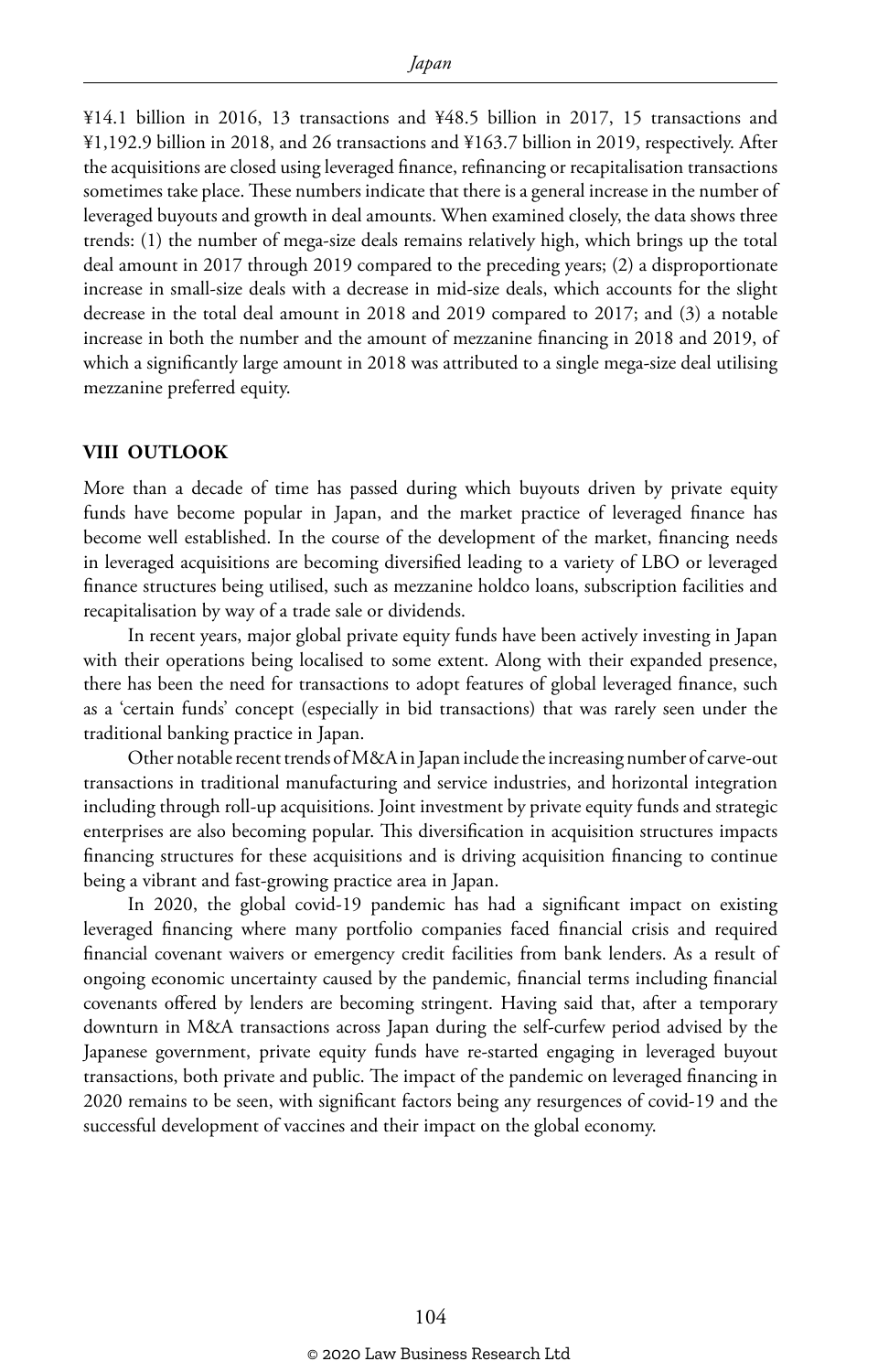# ABOUT THE AUTHORS

#### **SATOSHI INOUE**

#### *Anderson Mōri & Tomotsune*

Satoshi Inoue is a partner at Anderson Mori & Tomotsune and leads its acquisition finance team. He has been involved primarily in, and has extensive experience of, the field of leveraged finance, private equity and structured finance. He has also been involved in turnaround transactions and debt restructuring for insolvent enterprises. He was seconded to a government financial institution (2001–2008). He is a member of the Dai-ni Tokyo Bar Association in Japan (since 2000).

#### **YUKI KOHMARU**

#### *Anderson Mōri & Tomotsune*

Yuki Kohmaru is a partner at Anderson Mōri & Tomotsune, and is well versed in acquisition finance, debt and equity mezzanine finance and other corporate finance transactions. He also has extensive experience in corporate transactions including M&A transactions. He regularly advises banks and financial institutions, private equity funds, mezzanine funds and other institutional investors and business corporations on a broad range of domestic and cross-border transactional matters. He is a member of the Dai-ni Tokyo Bar Association in Japan (since 2005).

#### **ANDERSON MŌRI & TOMOTSUNE**

Otemachi Park Building 1-1-1 Otemachi, Chiyoda-ku Tokyo 100-8136 Japan Tel: +81 3 6775 1000 +81 3 6775 1070 (Satoshi Inoue) +81 3 6775 1143 (Yuki Kohmaru) Fax: +81 3 6775 2070 (Satoshi Inoue) +81 3 6775 2143 (Yuki Kohmaru) satoshi.inoue@amt-law.com yuki.kohmaru@amt-law.com www.amt-law.com/en